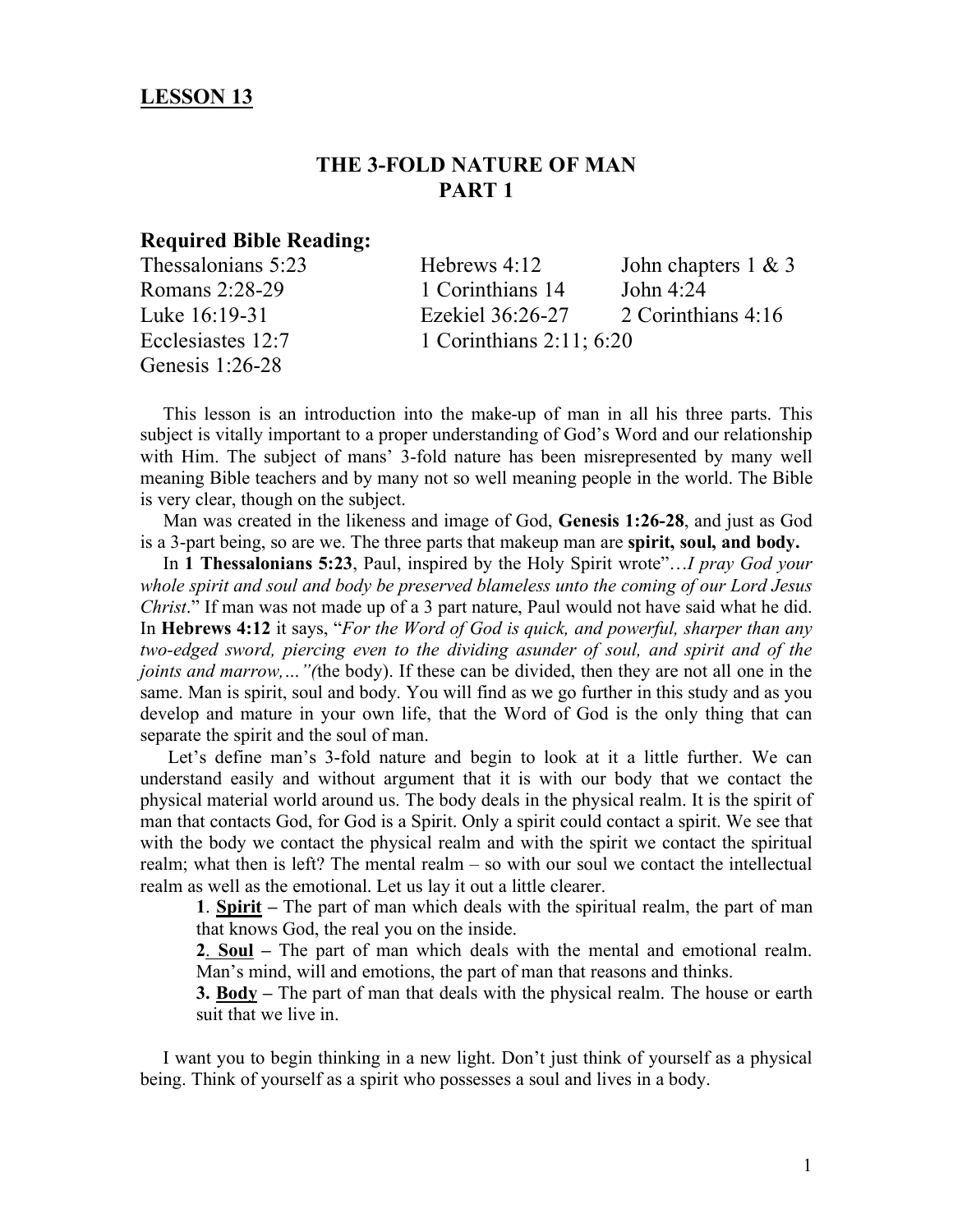Paul listed them in an order of some importance for a reason. Because we live in a physical material world our concept is of everything physical and tangible. **2 Corinthians 4:18** says "…*the things which are seen are temporal; but the things which are not seen are eternal*." The spiritual realm is just as real as the natural, but far more important. The spirit and soul of man are eternal and will live forever either in Heaven or Hell. Man, at physical death, leaves his body. Yet he is no less man than he was when he had his body. Study the account of the rich man and Lazarus in **Luke** chapter **16**. Immediately after death, we find both men still existing, one in Heaven and one in Hell. Notice also, that man's soul is eternal, not the physical brain in your head, but your ability to think and recognize each other. The rich man expressed remorse and a desire for his brothers to not have to come to the terrible place where he was.

 We also get so caught up with thoughts, emotions and the like, that we forget about what the Word of God says. So we must train ourselves to put things in proper perspective. "I am a spirit, I have a soul and I live in a body." With these priorities of our make-up in line, we can more easily begin to understand the Word of God. We can develop our relationship with Him, develop ourselves in His likeness. We can gain the victory over bad habits and anything in our lives that is not Christ like and hear the voice of the Holy Spirit more clearly.

 The new birth, or salvation experience, is a rebirth of the human spirit. In **John 3**, Jesus told Nicodemus "…*Ye must be born again*" Nicodemus, being natural, could not understand, he asked, "*How can a man be born again when he is old*?" Jesus said, *"That*  which is born of the flesh is flesh; and that which is born of the Spirit is spirit." Jesus was saying the real you, on the inside, is re-created brand new in God's image again.

 The words "heart" and "spirit" are used interchangeably in the Bible. When the Bible speaks of the heart, it is not talking about the physical muscle that pumps blood. It is speaking of the core of man's being, much like when we speak of the heart of a tree, we are talking about the core or innermost part. Ezekiel prophesied concerning the new birth in **Ezekiel 36:26-27**. The words heart and spirit are used in the same verse, speaking of the same thing. Peter, in **1 Peter 3:4**, referred to man's spirit as the hidden man of the heart. Paul referred to this "hidden man of the heart" as the inward man, **2 Corinthians 4:16**. This is the real man.

 In this lesson we have only introduced the subject of man's 3-fold nature and began to explore man's three parts. In the next lesson or two, we will look more in depth at each part of man's make-up and what the Bible says to do with them.

#### **PRACTICAL APPLICATION**

Study carefully the scripture reading for this lesson as these verses will give you further light on this subject. Begin to confess, "I am a spirit, I have a soul, I live in a body". Allow the Word of God to separate your thoughts and emotions from your spirit and allow you to better commune with God.